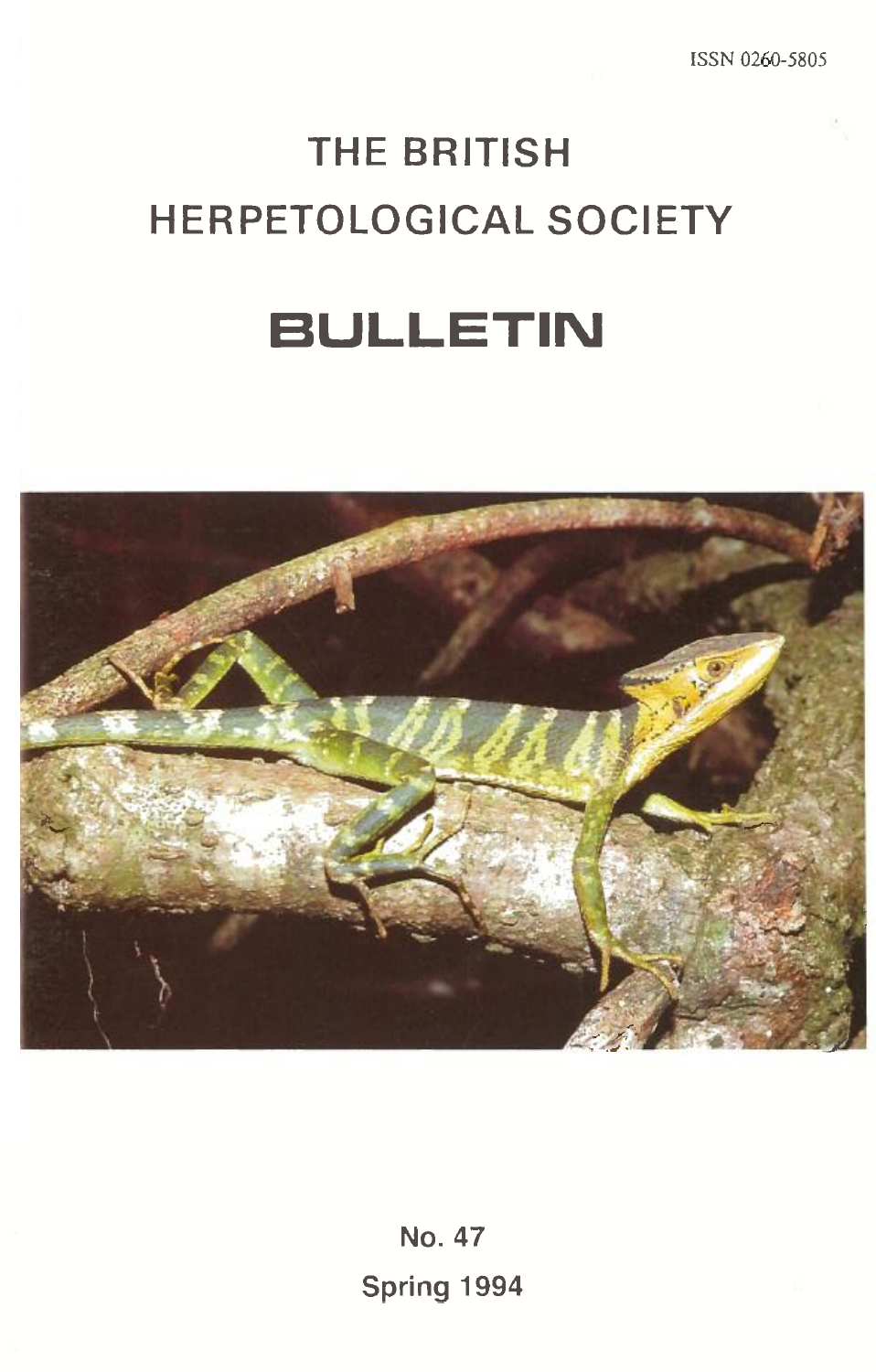# **AMPHIBIANS AND REPTILES OF THE UPPER RASPACULO RIVER BASIN, MAYA MOUNTAINS, BELIZE**

# **PETER J. STAFFORD**

# *Department of Botany, The Natural History Museum, Cromwell Road, London SW7 5BD*

The Maya Mountain range is a dominant and spectacular landscape feture of Belize which runs northeast to southwest across the central and southern part of the country, extending in the west over the border into Guatemala. It's geological base consists largely of a granite core covered by Paleozoic sediments, overlayed in all but the highest parts with limestone. The Upper Raspaculo river basin lies in the centre of the mountain range immediatley northwest of the main divide, separating western and eastern watersheds. The basin is about 24 km long and about 8 km wide, enclosing an area of approximately 200 km2, and the river runs in a southwesterly direction to the Macal, a major tributary of the Belize River. The headwaters and catchment area are inaccessible by land and the valley has remained uninhabited since the Mayan pre-classic period of 250 BC.

The valley slopes of the Raspaculo generally have a very thin soil cover and outcropping of rock is common. The basic vegetation type is broad-leaved rainforest, but the area has been prevented from reaching a climax state by the continual effects of cyclones and flooding. The most severe storm damage was caused by Hurricane Hattie in 1961, which left some 80% of the canopy trees either felled or with their crowns stripped away. Consequently the area is characterised largely by regeneration with secondary growth tree species such as *Cecropia obtusifolia* (Guarumo, Trumpet), *Swietenia macrophylla* (Mahogany) and *Schizolobium parahybum* (Quam wood). In lowland areas there also persists an abundance of old-growth forest trees including *Dialium guianense* (Ironwood), *Guarea granditlora* (Wild Akee), and *Protium schippi*  (Copal Macho), and in upland areas *Cedrela odorata* (Cedar), *Cordia alliodora*  (Salmwood) and *Bursera simaruba* (Gombolimbo) (Brokaw, 1991). Conspicuous in the understorey are several species of small *Chamaedorea* and *Geonoma* palms, and the occasional colony of the large terrestrial bromeliad, *Aechmea magdalenae.* Other plant forms present include shrubs, lianas, epiphytes (orchids, aroids, bromeliads, cacti) and a variety of ground herbs, particularly *Selaginella sp.* Using the life-zone system of Holdridge (1967), Hartshorn *et* a/ (1984) places the region near the transition between the "Subtropical moist forest" and the higher "Subtropical lower montane moist forest" zones. Rainfall in the area is thought to be in the region of 2540 mm per year (Walker, 1973).

The reptiles and amphibians of Belize were first documented by Smith (1941), and later more comprehensively by Henderson & Hoevers (1975). A number of additional species have recently been listed, by McCoy (1990), Meerman (1992) and Stafford (in press). In terms of its herpetofauna the Maya Mountains has remained something of an unknown quantity. The region falls within the Petén faunal area described by Campbell and Vannini (1989), encompassing the northern portion of Guatemala, all of Belize, and the lower Polochic and Motagua Valleys, but its higher peaks may represent an isolated sub-area, and at least one frog, *Rana juliani,* appears to be endemic (Hillis & de Sa, 1988). By most accounts however, the area is not noted for endemism of terrestrial vertebrates.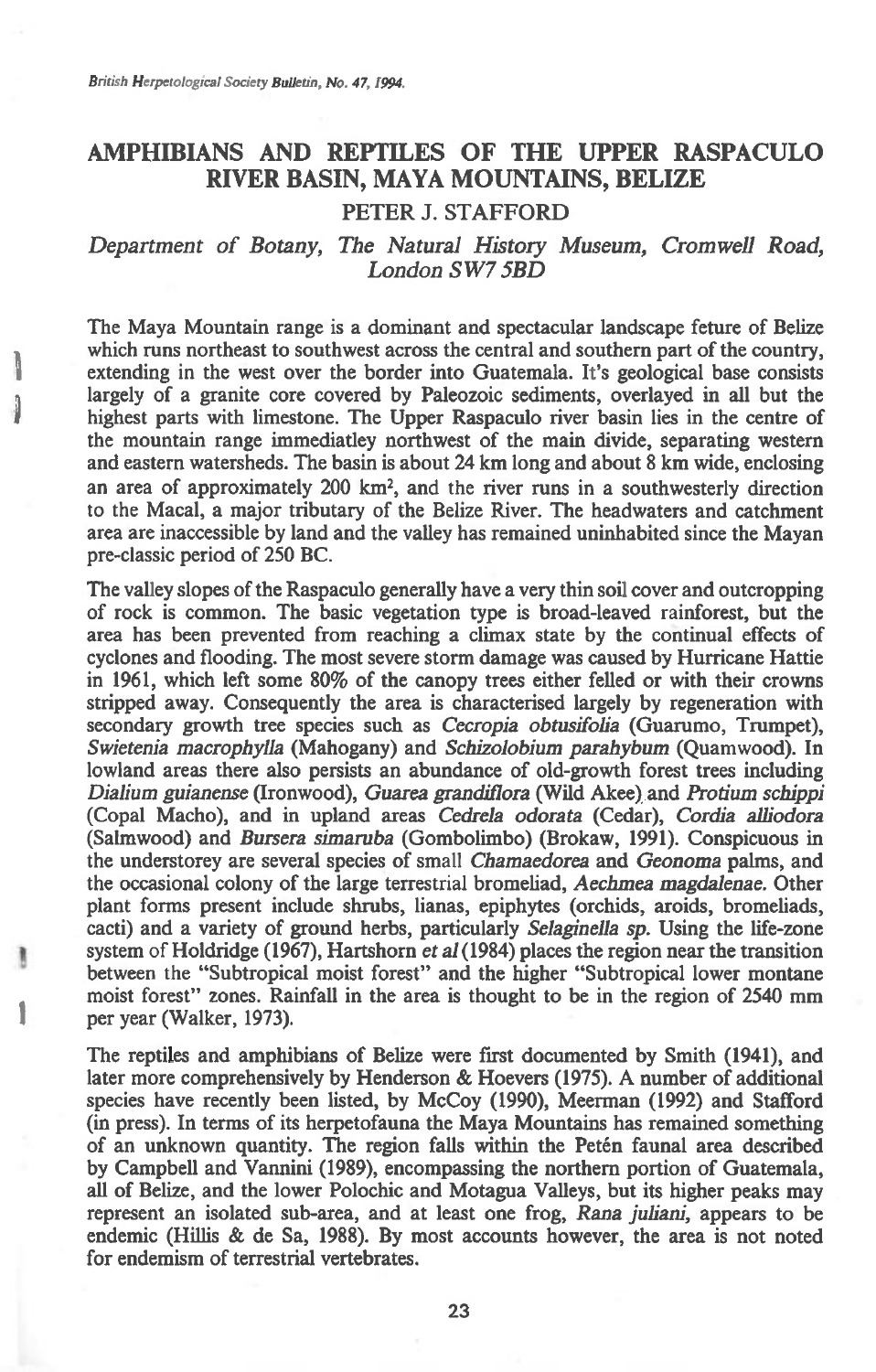

*Eleutherodactylus chac* 



Gravid female *Norops lcrnurinus* of the golden "diamondback" type.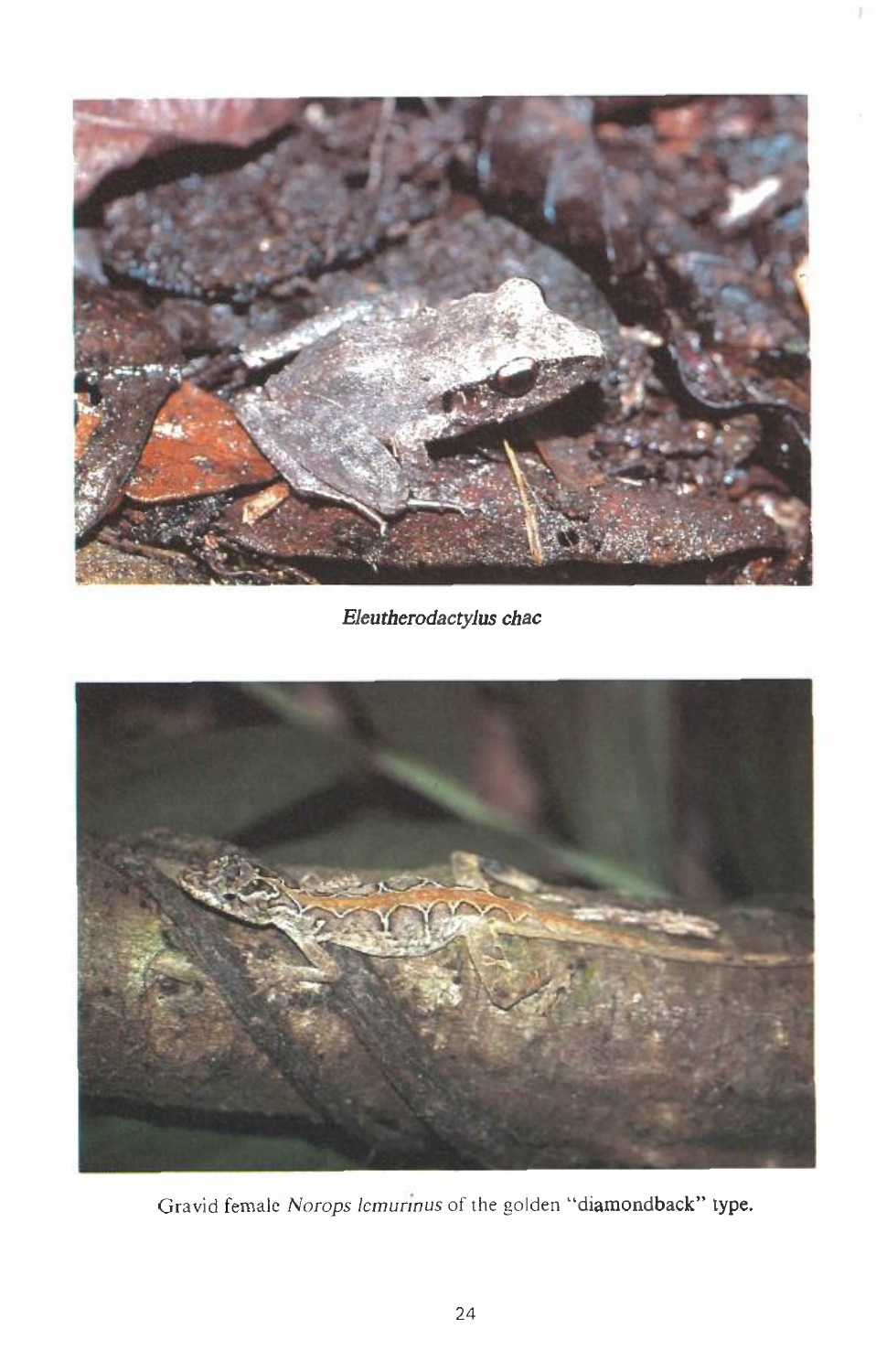The herpetofauna of the Upper Raspaculo was initially investigated in January - February 1991 (Stafford, 1992), and this was followed by a second survey of the area in mid-April to early June 1993, together covering the duration of the dry season and beginning and end of the wet season. Animals were recorded by conducting intensive searches at different times of the day and night and during different weather conditions. A drift-fence and pit-fall trap system (O'Shea, 1992) was used to sample small terrestrial and semi-fossorial species, although this was found to be somewhat selective. However, the method was effective in trapping some of the diminutive snakes *(Tantilla* and *Ninia* spp.), toads, and some terrestrial lizards, including the nocturnal ground-dwelling gecko, *Coleonyx elegans.* In 1993 a pair of opossums *(Philander opossum)* were observed to enter the buckets at night and may have treated them as a regular source of food.

A full report on the geology and biodiversity of the area is currently in preparation.

#### **Composition of the herpetofauna**

Reptiles were the most well represented component of the herpetofauna, accounting for some 76% of the total number of species. Altogether, 42 species from 15 families were recorded, consisting of 1 caecilian, 1 salamander, 6 anurans, 2 toads, 1 chelonian, **<sup>1</sup>**crocodilian, 11 lizards and 19 snakes. Of these 14 were recorded in 1993 and not seen at all in 1991 (denoted by \*). Species diversity was greatest among the terrestrial, forest-dwelling reptiles, while in terms of overall numbers the most abundant species was the anoline lizard, *Norops humilis.* 

#### **Amphibia**

As might have been expected, more amphibians were recorded at the end of May 1993, coinciding with the beginning of the wet season. The Red-eyed tree frog, *Agalychnis callidryas,* was first heard calling on the night of 23rd May after light rain, followed by *Smilisca baudini* on 27th May, and it is likely that a number of other species would have made their presence known had the expedition continued into June and July. The only amphibians to be found active during the height of the dry season were Rana *vaillanti,* along the banks of the river and tributary streams, *Eleutherodactylus* frogs *(E. chac* and *E. rugulosus) in* leaf litter, and the two toads, *Bufo marinus* and *B. valliceps.* A large ranid frog found in 1991 and presumed to be *Rana berlandieri* Baird, has been tentatively re-assigned to *R. vaillanti.* In January 1991 the caecilian, *Gymnopis syntrema,* was recorded from the area, representing an extension to the geographic range of this species.

### Species **recorded:**

Order: Gymnophiona Family: Caeciliidae *Gymnopis syntrema* (Cope)

Order: Caudata Family: Plethodontidae *Bolitoglossa m. mexicanus* Dumeril, Bibron and Dumeril Family: Bufonidae *Bufo marinus* (Linnaeus) *B. valliceps* Wiegmann Family: Leptodactylidae *Eleutherodactylus chac Savage*   $E.$  *laticeps* (Duméril) Eleutherodactylus cf. rugulosus (Cope) Family: Hylidae *\*Agalychinis callidryas* (Cope)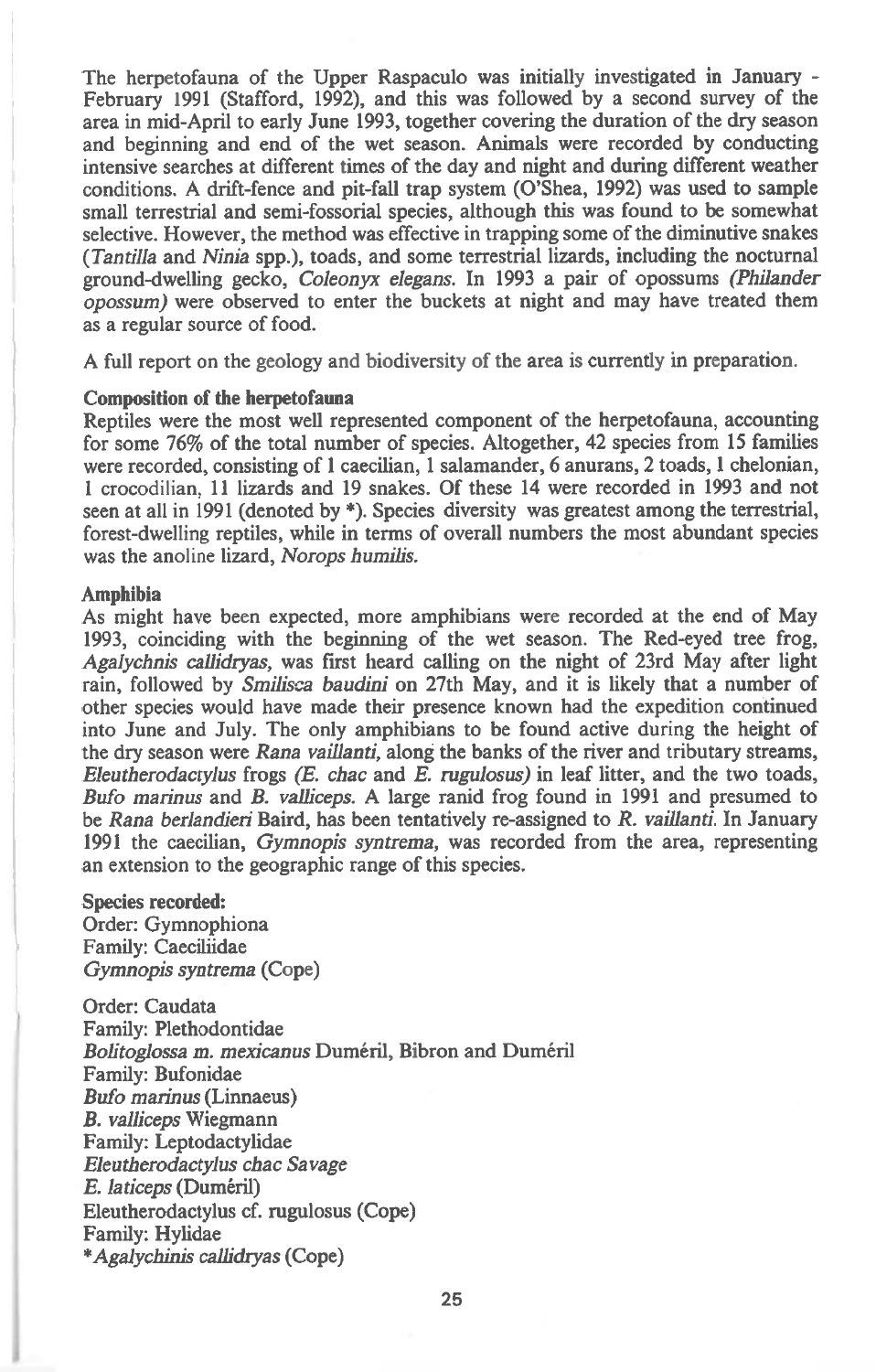*Smilisca baudini* (Duméril and Bibron) Family: Ranidae *Rana vaillante* Spix

#### Reptilia

Snakes and lizards accounted for all but two of the reptiles recorded. Amongst the lizards, a greater presence of arboreal species was noted in 1993, either on or close to the ground. In particular, a female *Laemanctus longipes* was found (27th April) moving away from a shallow scrape beneath a tree root which contained three eggs. A gravid female captured in the Colombia Forest, Toledo District, is known to have laid five eggs in August (McCarthy, 1982), but the reproductive biology of this elusive canopy-dwelling species in Belize is otherwise poorly known. Another arboreal form, *Corytophanes cristatus,* seen only once in 1991, was observed more frequently in 1993, usually perched vertically on stems and lianas as described by Davis (1953). On one occasion a trio of males were also observed fighting between themselves on the forest floor. The "giant" green anole, *Norops biporactus,* another strictly arboreal species, was also more in evidence on tree trunks nearer to the ground towards the end of May.

The only other anole recorded in 1991 was the small terrestrial, semi-arboreal *N. humilis,* while in 1993 a further species, *N. lemurinus,* was found in considerable numbers. To some extent the rather sudden and inexplicable appearance of *lemurinus*  has displaced the smaller *N. humilis,* confining it more to the forest floor, while the larger *N. lemurinus* was also commonly observed up to 2.5 metres in the understorey. On two occasions *N. lemurinus* was observed at night during light rain. The colour and pattern of *N. lemurinus* in the area is highly variable; specimens were found which varied brownish-grey with either a broad whitish dorsal stripe or large pale, dark-centred quadrangular blotches on the dorsum, while two females were pale greyish with large, tan or golden-yellow, diamond-shaped dorsal markings. The same colour and pattern variation has also been recorded in populations from Costa Rica, with the diamond pattern apparently restricted to females (Taylor, 1956).

Snakes account for the greatest percentage of species recorded (45% of the total number of species), the most frequently seen being *Coluber constrictor stejnegerianus*  (this species was mistakenly identified in 1991 *as Mastigodryas melanolomus),* followed by *Micrurus* spp. and *Coniophanes fissidens.* Of the 16 genera represented, 9 can be classified as diurnal and chiefly terrestrial forms *(Bothrops, Coluber, Coniophanes, Lampropeltis, Masticophis, Micrurus, Porthidium, Scaphiodontophis,* and *Stennorhina).* Species adapted to a predominantly sub-terranean existence were represented by 3 genera *(Adelphicos, Ninia* and *TantiIla),* the most commonly seen being *Tantilla canula.* A specimen of *Tantilla* with a distinct collar and salmon-red coloration on the venter was subsequently found to be assignable to the species, *T. schistosa.* Terrestrial or semi-aquatic species further comprised 2 genera *(Drymobius*  and *Xenodon),* and semi-arboreal species were represented by 2 *(Constrictor* and *Spilotes),* while only 1 strictly arboreal species was recorded *(Imantodes cenchoa).* 

Evidence of seasonal inactivity was apparent in certain species of snake. In April and May (1993) the Jumping viper, *Porthidium nummifer,* was recorded in some numbers and also a Fer-de-Lance *(Bothrops asper),* while in January and February (1991) there were no viperid snakes recorded at *all. Porthidium* was found on the drier, rocky northerly-facing slopes, and the single *Bothrops* close to the river in a thicket of *Aechmea.* Both were found actively foraging on rather cool overcast days following overnight rain, within a temperature range of 17-21°C and high humidity (90-100%). On one occasion *Porthidium* was observed abroad at the coolest time of the day before dawn at 04.30 hrs. Despite meticulous searching, neither species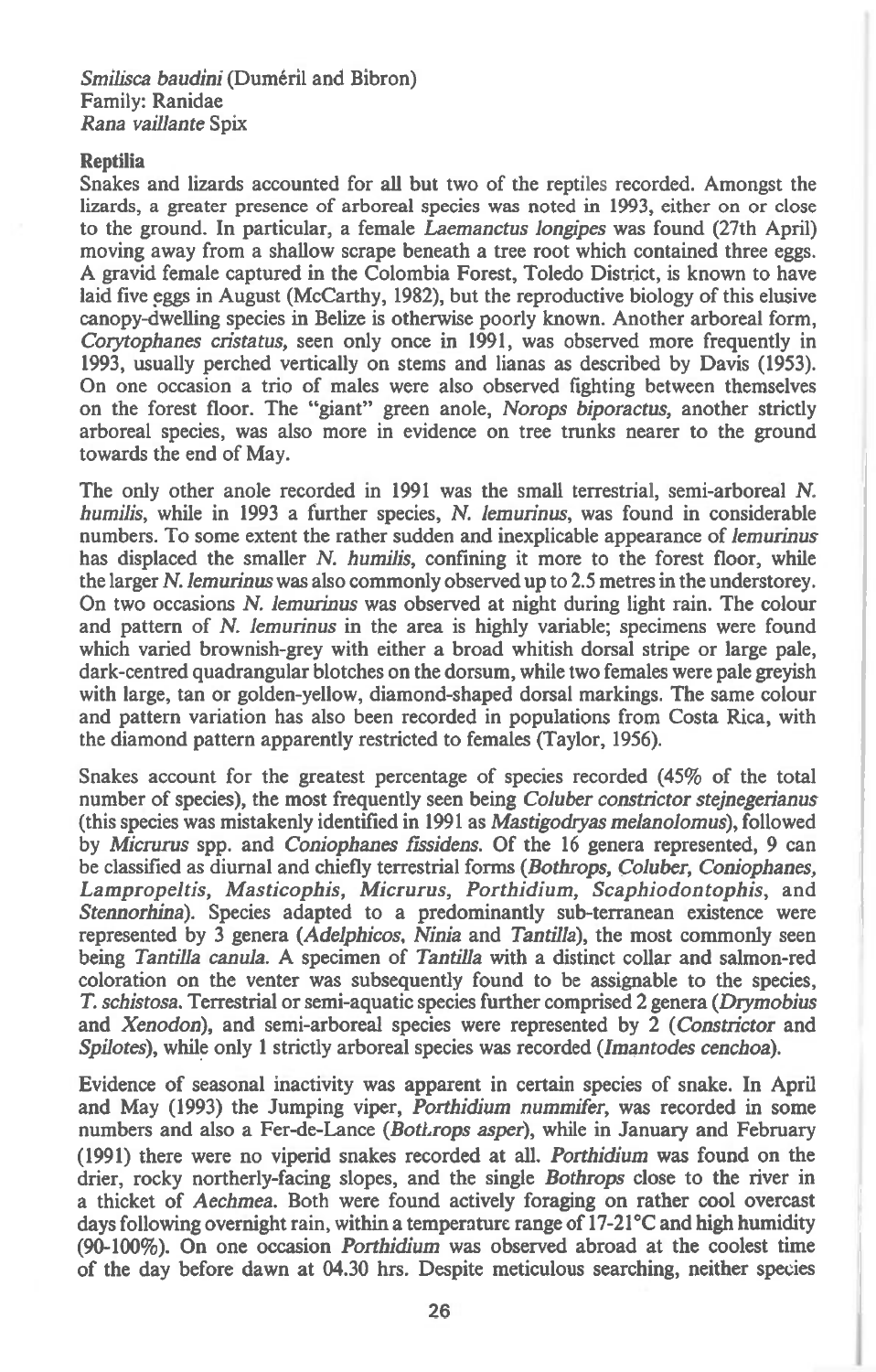was observed basking. The apparent absence of *Porthidium* between January and March, and *Bothrops* until the end of May suggests that in upland areas the two species may remain inactive, possibly in aestivation, during the driest time of the year. In other, lower-lying and consistently wetter parts of Belize the Fer-de-Lance is known to be active all year round, although most abundant in the wet season. It is likely that two fairly common arboreal genera in Belize, *Leptophis* and *Oxybelis,*  would have also been recorded had there been more rain and a greater presence of their anuran prey.

Coral snakes *(Micrurus)* were found to be relatively common and occurred in almost the same numbers *as Coluber constrictor.* Close examination of four specimens, and field observations on a further thirteen confirms that the genus is represented in the area by at least two species, M. *diastema* and *M hippocrepis.* A number of *M. hippocrepis* were observed with distinctive black edging to the scales of the red bands and a completely black snout, and may be assignable instead to M. *nigrocinctus,*  while two of the more typical *hippocrepis* had incomplete black banding. In terms of their relative numbers, coral snakes of the M. *hippocrepis/nigrocinctus* complex were the most abundant, representing some 70% of *Micrurus* seen.

#### **Species recorded:**

Order: Crocodylia Family: Crocodylidae *Crocodylus moreleti* Dumeril and Bibron

Order: Testudines Family: Kinosternidae *Kinosternon scorpioides* (Linnaeus)

Order: Squamata Suborder: Sauria

I.

Family Geckonidae *\*Coleonyx elegans* Gray Famil Iguanidae *Basiliscus vittatus* Wiegmann *Corytophanes cristatus* (Merrem) *\*Laemanctus longipes* Wiegmann *Norops b. biporcatus* (Wiegmann) *N. humilis uniformis* Cope *\*N. lemurinus bourgeaei* Bocourt *Iguana iguana rhinolopha* Schmidt

Family: Scincidae *\*Eumeces sumichrasti* (Cope) *Sphenomorphus cherriei* (Cope) Family: Teiidae *Ameiva festiva* (Lichtenstein and Von Martens)

Suborder: Serpentes Family: Boidae *Boa constrictor imperator* Daudin Family: Colubridae *\*Adelphicos quadrivirgatus visoninus* (Cope) *Coluber constrictor stejnegerianus* Hoevers & Henderson *Coniophanes L fissidens* (Gunther) *\*Thymobius m. margaritiferus* (Schltgel)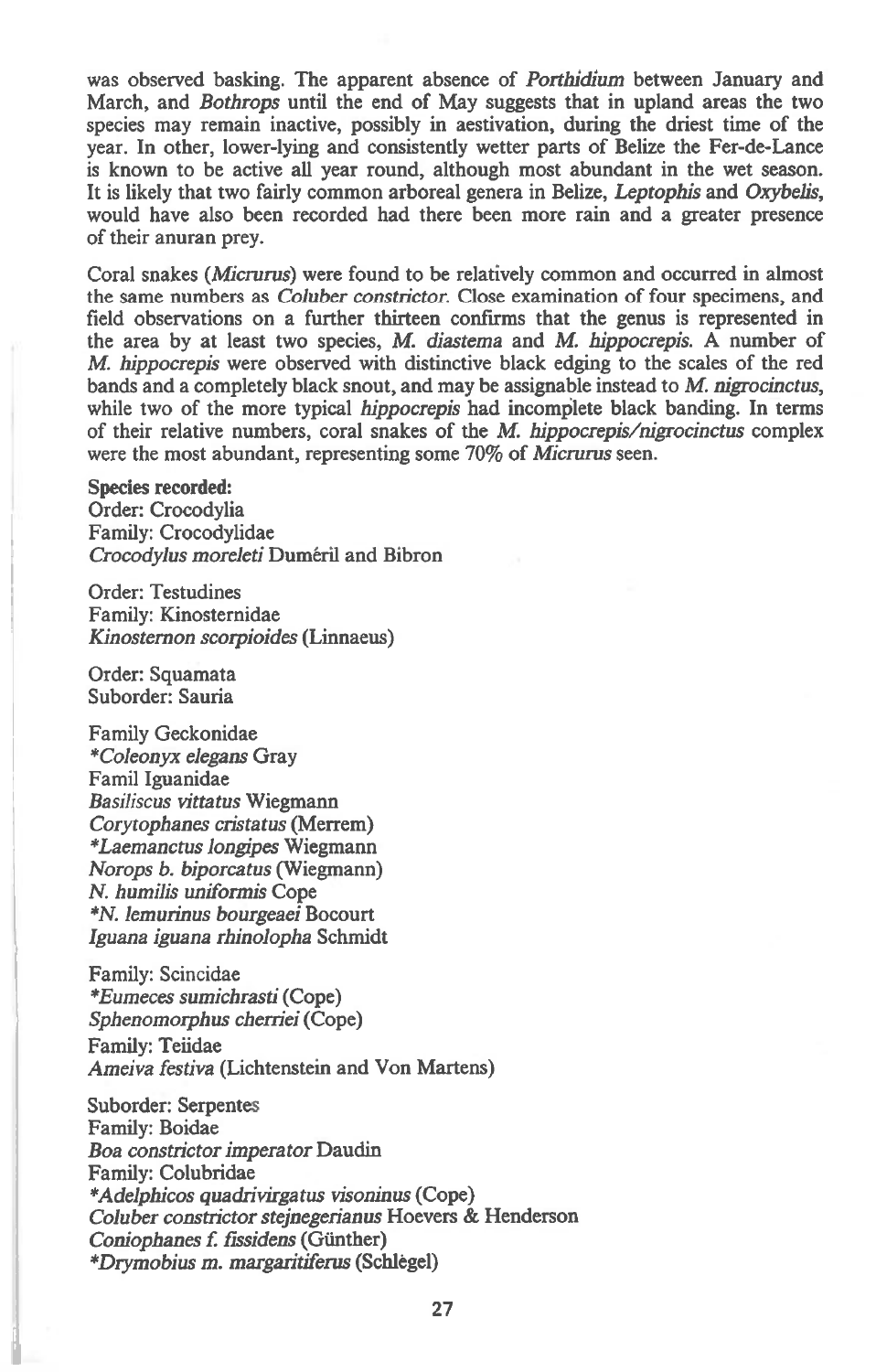*Imantodes cenchoa leucomelas* Neill *Lampropeltis triangulum polyzona* Cope *Masticophis m. mentovarius* (Duméril, Bibron and Duméril) *\*Ninia diademata nietoi* Burger & Werler Scaphiodontophis annulatus (Duméril, Bibron and Duméril) *\*Spilotes pullatus* (Linnaeus) *Stennorhina freminvillei Duméril*, Bibron and Duméril *Tantilla canula brevis* (Gunther) *\*T. s. schistosa* (Bocourt) *\*Xenodon rabdocephalus mexicanus* Smith Family: Elapidae *Micrurus diastema sapperi* Roze *Micrurus hippocrepis* (Peters) Family Viperidae *\*Bothrops asper* (Garman) *\*Porthidium nummifer mexicanus* (Dumeril, Bibron & Dumeril)

#### **REFERENCES**

- Brokaw, N.V.L., (1991). *Vegetation.* In *The Upper Raspaculo River Basin, Belize, Central America* (Eds. D.A. Sutton and A.D.F. Rogers). Report of The Joint Services Scientific Expedition to the Upper Raspaculo, Belize. Unpublished report.
- Campbell, J.A. and Vannini, J.P. (1989). Distribution of Amphibians and Reptiles in Guatemala and Belize. *Proc. Western Foundation of Vertebrate ZooL,* 4(1): 21 pp.
- Davis, D.D. (1953). Behaviour of the lizard *Corytophanes cristatus. Fieldiana Zool.,*  35(1): 1-8.
- Hartshorn, G.S., Nicolait, L., Hartshorn, L., Belvier, G., Brightman, R., Cal, J., Cawich, A., Davidson, W., Dubois, R., Dyer, C., Gibson, J., Hawley, W., Leonard J., Nicolait, R., Weyer, D., White, H. and White, C., (1984). *Belize: Country Environmental Profile: A Field Study.* Robert Nicolait & Associates Ltd., Belize City, Belize.
- Henderson, R.W. and Hoevers, L.G. (1975). A checklist and key to the amphibians and reptiles of Belize, Central America. *Contribs. BioL Geol., Milwaukee Publ. Mus.,* 5: 1-63.
- Hillis, D.M. & de Sá, R. (1988). Phylogeny and taxonomy of the *Rana Palmipes* group (Salientia: Ranidae). *Herpetological Monographs,* 2: 1-26.
- Holdridge, L.R., 1967. *Life Zone Ecology.* Revised edition. Tropical Science Center, San Jose, Costa Rica.
- McCarthy, T.J. (1982). A note on reproduction *in Laemanctus longipes* in Belize (Sauria: Iguanidae). *Carib. J. Sci.,* 18(1-4): 133.
- McCoy, C.J. (1990). Additions to the Herpetofauna of Belize, Central America. *Carib. J. Sci.,* 26(3-4): 164-166.
- Meerman, J.C. (1992). A new snake for Belize. *Occasional Papers of the Belize Natural History Society,* 1(1-4): 26-27.
- O'Shea, M., (1992). *Expedition Field Techniques. Reptiles and Amphibians.* Expedition Advisory Centre, Royal Geographical Society, London.
- Schmidt, K.P. (1941). The Amphibians and Reptiles of British Honduras. *Zool Ser. Field Mus. Nat. Hist.,* 22(8): 475-510.
- Stafford, P.J. (1991). *Amphibians and Reptiles.* In *The Upper Raspaculo River Basin, Belize, Central America* (Eds. D.A. Sutton and A.D.F. Rogers). Report of The Joint Services Scientific Expedition to the Upper Raspaculo, Belize. Unpublished report.